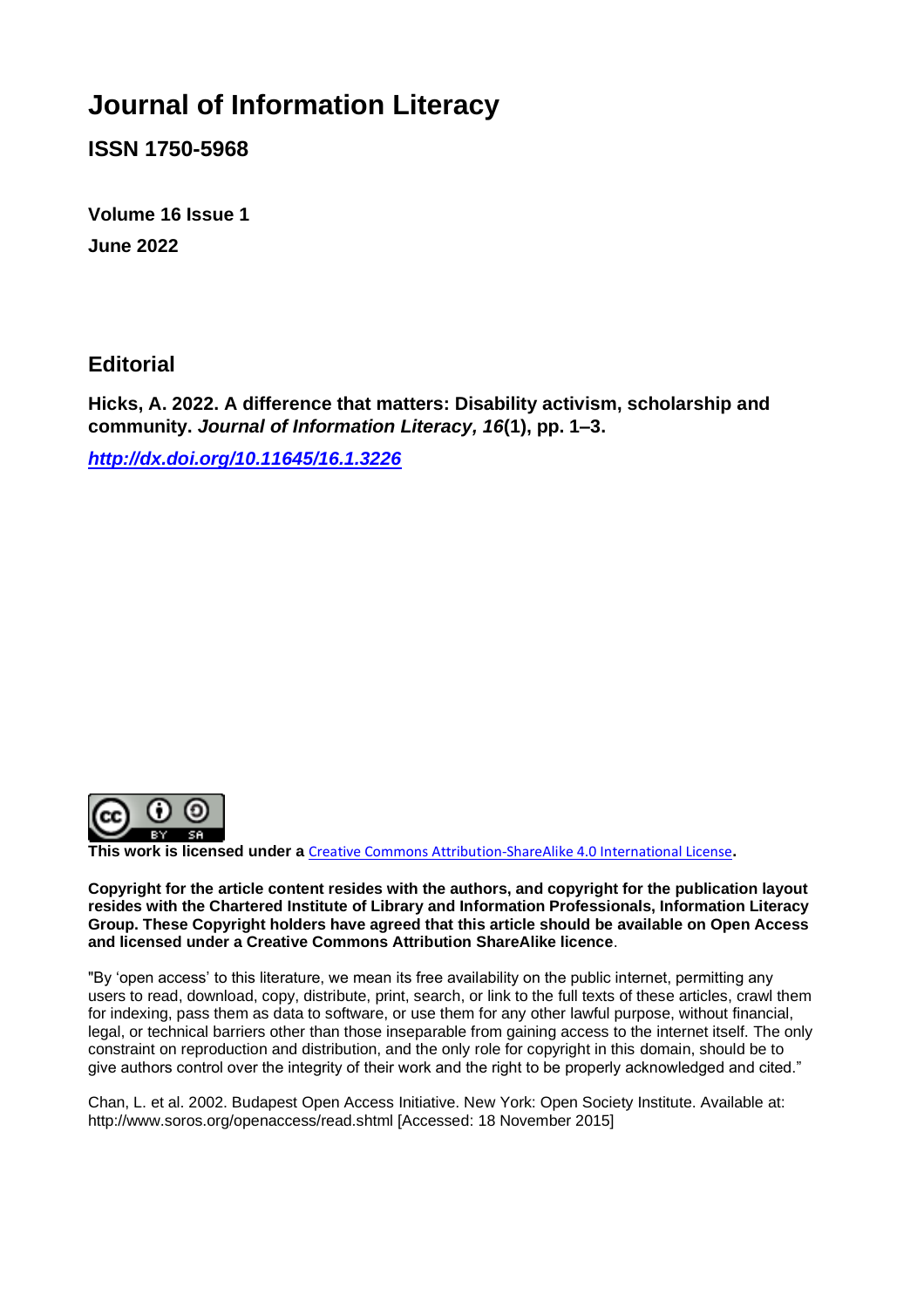## **A difference that matters: Disability activism, scholarship and community**

Welcome to the June issue of the *Journal of Information Literacy*, which is going to press soon after the conclusion of the first in-person LILAC conference that has been held in two years. The conference was superbly organised and well-attended, as ever – it is clear that there is pent-up demand for professional development in our field. The standout moment of LILAC for me, though, wasn't the chance to see colleagues and catch up with people I had only met on Zoom (although I greatly enjoyed that, too…). Instead, it was the renewed focus on accessibility that I noted within so many presentations – Maria King talking about neurodivergent learners, Lynne Beveridge presenting on dyslexic learners and numerous papers and workshops quietly and carefully acknowledging different needs, whether this was presenting material in multiple formats or integrating a focus on the 'whole learner' into their work. While accessibility is obviously not new within our field, it felt like perhaps the last two years has helped to normalise the principles of Universal Design for Learning, or to at least to foreground an awareness about how we have not always made participation in information literacy (IL) teaching opportunities available to all.

Of course, there is a great deal still to do and this is not least related to the urgent need for more research in this under-studied area of interest (as you might expect the editor of *JIL* to say…). Library Juice Press have released a series of excellent titles related to disability and library work and a handful of papers have focused on thinking more about the 'how' of teaching or practical ways in which we can design more supportive IL instruction sessions. However, what is still missing is a critical interrogation of *what* we are teaching, particularly through an accessibility and disability lens, just as we have started to do with race and racism (e.g., Rapchak, 2019). I hinted at implied ableism in IL definitions and models in a recent blogpost I wrote for the Information Literacy Group (Hicks, 2021), but there are still so many more questions that remain to be asked, including how disability shapes what IL looks like and what a way of knowing (Lloyd, 2010) looks like for people managing 'impairment, chronic conditions, illness, madness, Deafness, neurodiversity (among other crip ways of being)' (Hamraie & Fritsch, 2019). Research in this area must focus attention on the physical and social barriers that constrain the enactment of IL practices – but also the strategies, workarounds and unrecognised information activities that disabled people engage in if we are to develop truly accessible learning opportunities. We must also consider the most appropriate methods to honour and foreground these varied lived experiences.

Accessibility has also been on our mind at *JIL*, and more specifically how we improve access to content on our website and through our publications. While we recognise improvements in the design of IL instruction and the call for increased disability-focused research, we also acknowledge the importance of meeting disabled practitioner and researcher needs and the vital work that remains for us to do. Meg and I have consequently spent the last year interrogating our own infrastructures and practices from a disability perspective, guided by several conversations with Tom Peach, a *JIL* copyeditor. Following on from these discussions we have focused our attention on improving the reader experience, including by requiring the use of non-colour-based differentiation points (shading, hatching, pattern etc) for any data visualisation and hyperlinking titles in references to improve screen reader accessibility. Alongside these changes, we have added Word versions of papers alongside PDFs so readers can make any document alterations that are needed, including related to font, colour, and sizing. Lastly, we have thoroughly reviewed the language we use on our site for ableist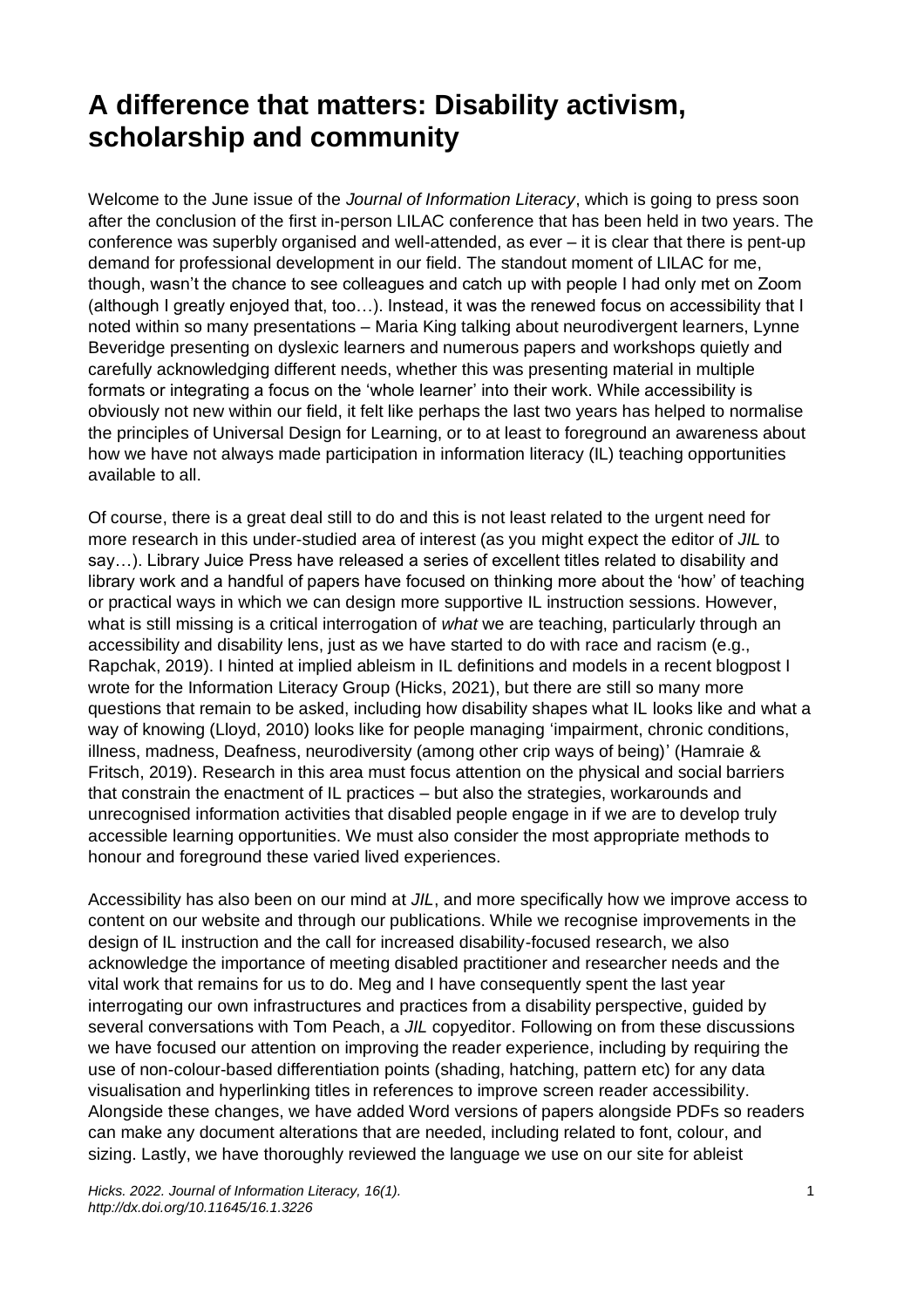connotations. We hope these changes will make a difference to disabled people interested in IL research – as well as to contribute to ongoing EDI work that aims to improve recruitment and retention amongst disabled library staff.

And now onto this issue's articles and project reports!

We are pleased that Frankie Marsh's exploration of decolonised approaches to IL is launching the research article section of the first issue of 2022. One of the first papers to explore IL through a decolonial lens, Frankie's work also stands out for its emphasis on exploring the perspectives of academic researchers, who form a key but under-examined partner for IL instruction. Employing qualitative interviews, the paper concludes by offering far-reaching recommendations for how we can continue to 'unsettle' IL research and practice. This paper is copy-edited by Sae Matsuno.

The second paper is written by Jonathan Phillips and Andrew Whitworth and examines IL instruction within South Korean schools. Employing a practice architecture perspective, the paper explores how teaching within this context is enabled and constrained by the assessment needs of the Korean educational system. The central informational role that the textbook continues to play is also seen to shape the structure of educational activities within the classroom, including by refocusing attention on teacher-directed learning activities. This paper is copy-edited by Amber Edwards, one of our newest copyeditors.

The third paper comes from Beverly Dann, Anne Drabble and Janet Martin and provides a quantitative dive into transition from school to university, particularly related to reading and comprehension. Examining a large cohort of students at an Australian regional university, this research posits that a high number of undergraduates profess to dislike reading. These conclusions lead the authors to reflect on the success of traditional IL instruction – or the purpose of teaching learners how to find texts if they are not planning to read them. This paper is copy-edited by Batul Asaraji, one of our other new copyeditors.

Paper number four, written by Max Sommer, John Hampton, Angela Kohnen and Albert Ritzhaupt, also adopts a quantitative approach to examine the impact of Open Educational Resources (OER) within IL instruction. Studying the value of different instructional design features for learner engagement and success, this paper notes little change in achievement when different iterations of the tutorial are tested. However, these findings will be useful for anyone looking to create digital resources while also highlighting questions about the sustainability of IL instructional materials. This paper was copy-edited by Kirsten McCormick.

The final paper of the regular issue is by Clarence Maybee, Susan Gasson, Christine Bruce, and Mary Somerville and explores IL within collaborative higher education research contexts. Drawing upon Bruce's seven faces of research model, this paper outlines the conceptual development of a framework that presents how research is experienced by researchers. The authors conclude by offering suggestions for how this framework facilitates the adoption of shared perspectives within research collaborations. This paper is copy-edited by Tom Peach.

We also welcome two project reports; the first, by Monica Eberechukwu Eze and Doris Emetarom Aduba provides useful insight into the state of IL education within library schools in Nigeria, while the report from Anthony Tardiff goes beyond the CRAAP test to detail an alternative way to assess credibility within library instruction. These reports are copy-edited by Harriet David and Tom Peach, respectively.